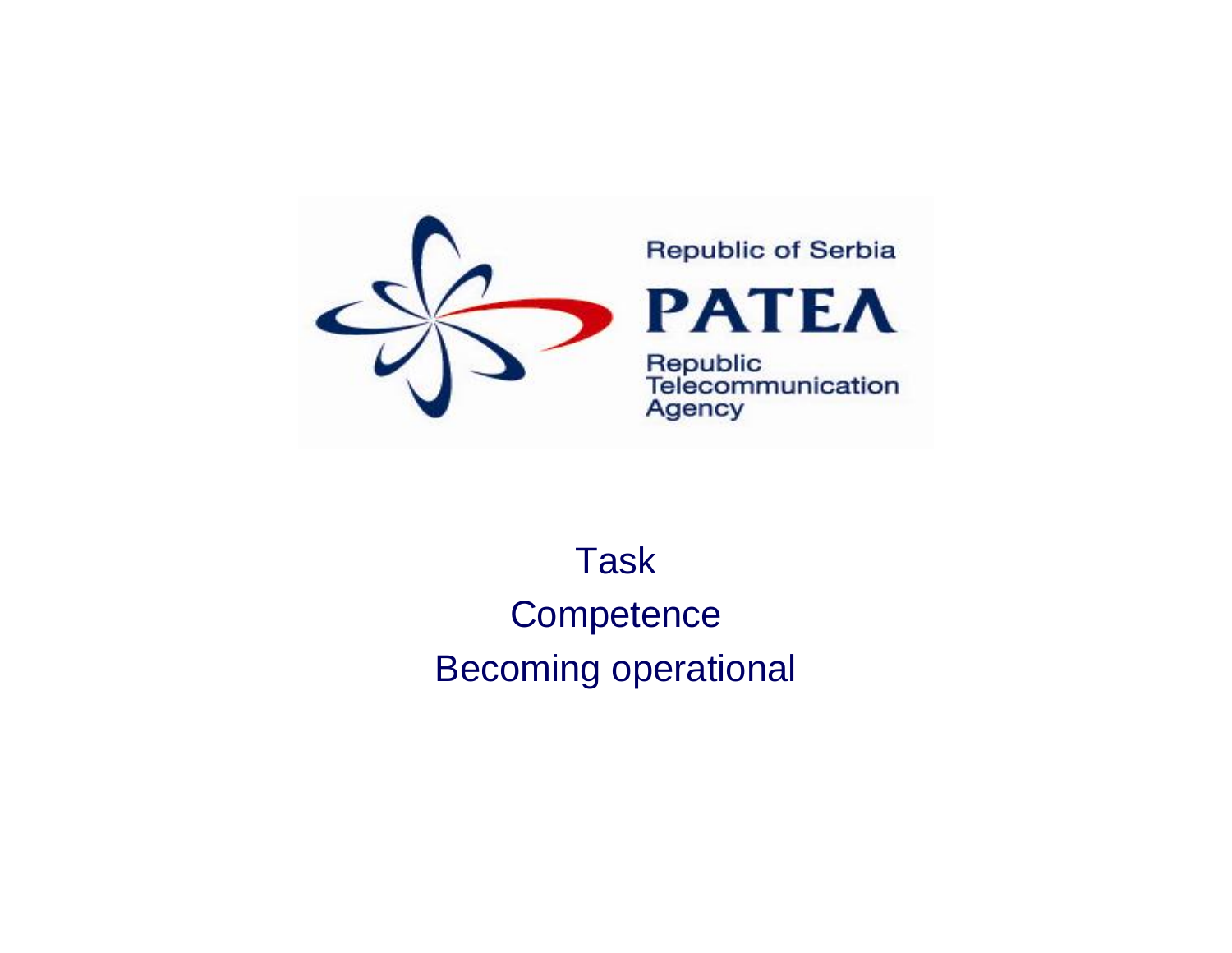

- The sudden development and application of ICT, have created the opportunity for revolutionary changes in the overall development of society.
- It required elimination of monopoly in the field of providing public telecommunication services and changes in national policies which were aiming at creating state operators.
- The opening of telecom market in EU has been achieved by means of liberalization of the monopolised sector, accompanying measures of harmonization of the laws and enforcement of equal competition.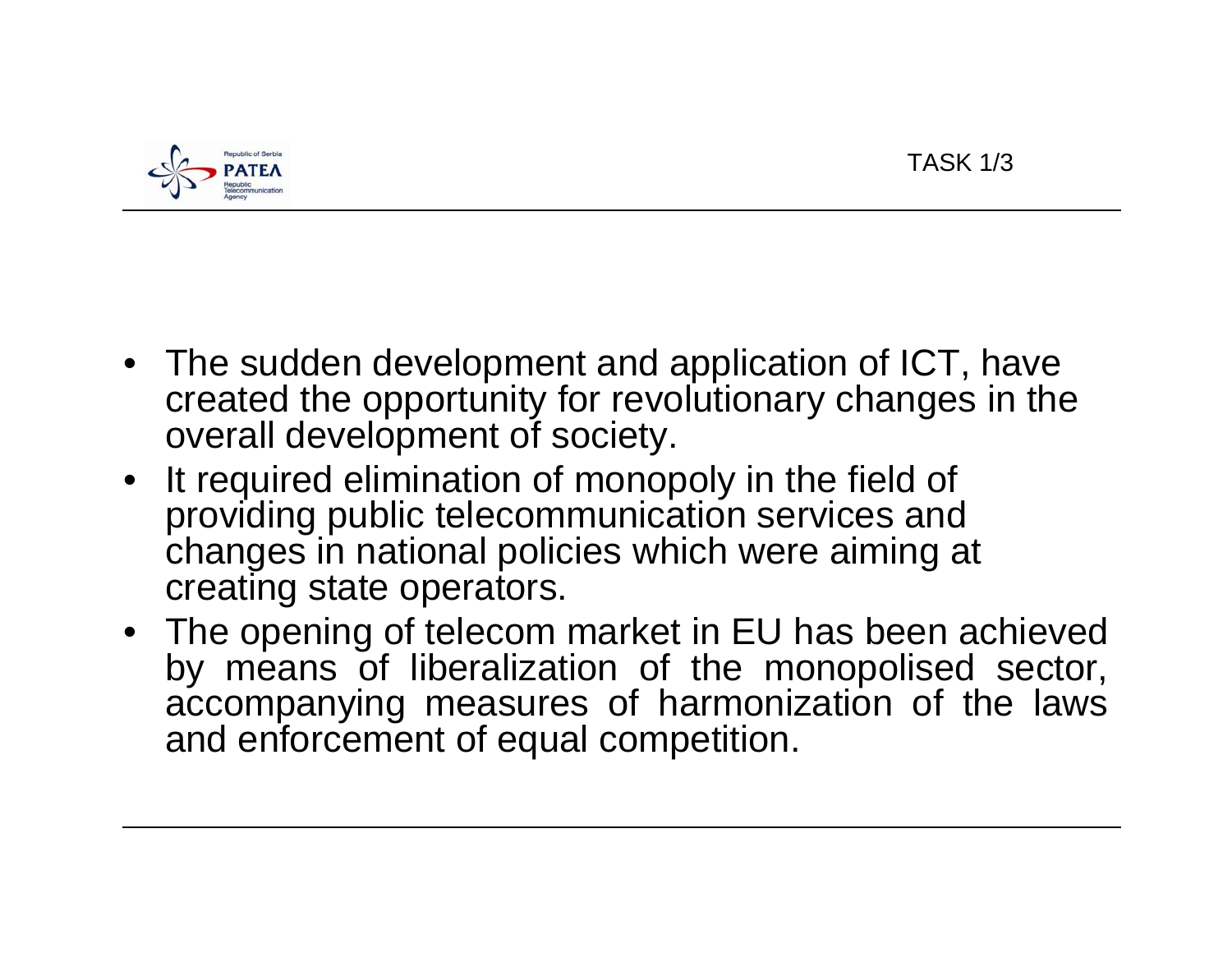

- •Law on Telecommunications 24/04/2003.
- • Basic objective of its adoption was to institute a new, qualitatively different Law, which would be harmonized with current international principles and EU standards.
- The first step brought about by its enforcement is the diminution of government influence and limitation, or elimination of the state operator's monopoly.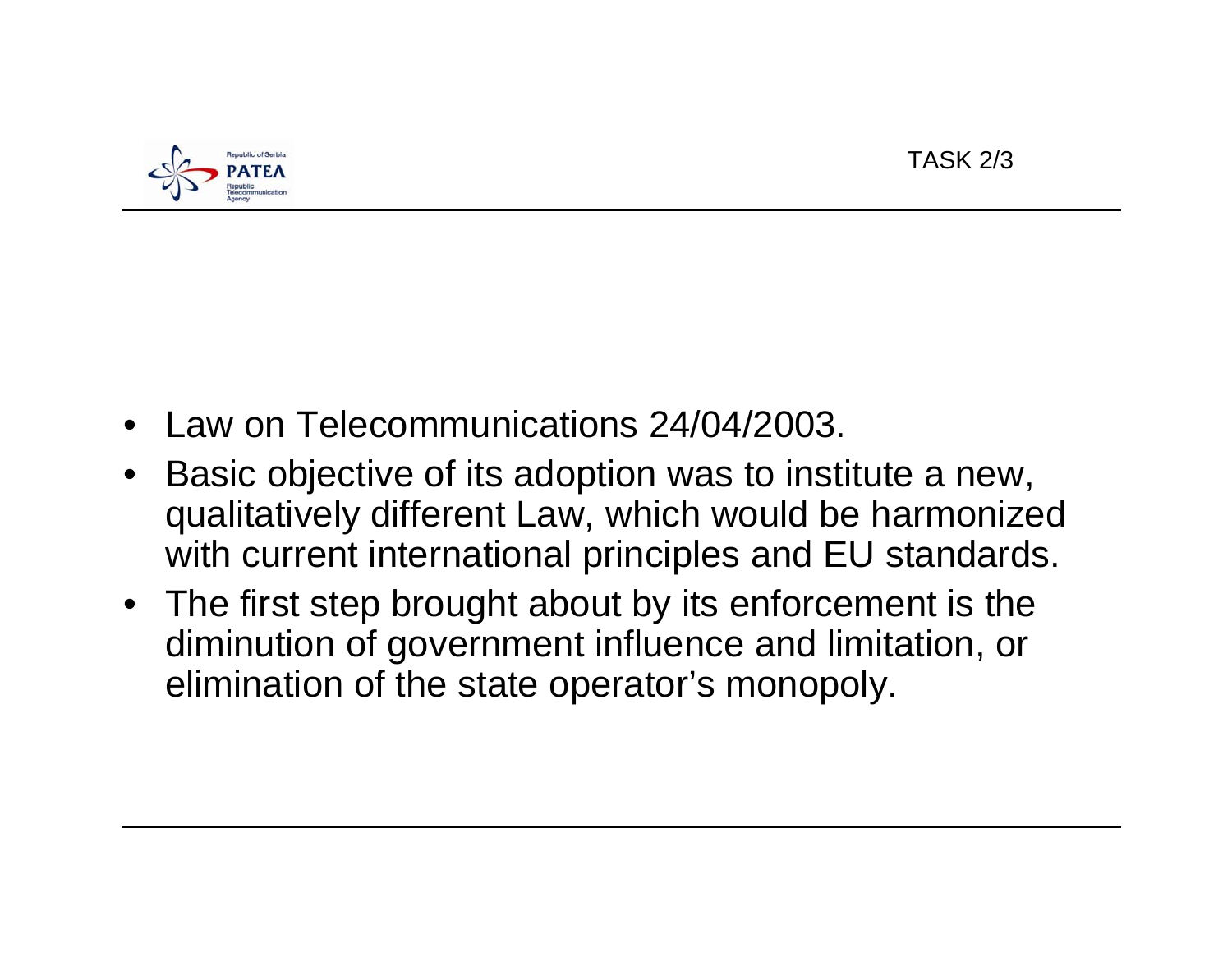

- The Law divides the competence between the Government, responsible ministry and new independent regulatory body – the Agency, by separating the political, operational and regulatory functions.
- The Law provides for the Government to design the Policy and the Strategy of Telecommunications Development, on the proposal of responsible ministry.
- Regulatory role is assigned to the Agency . The Agency is required to ensure the execution of the Strategy according to the Law.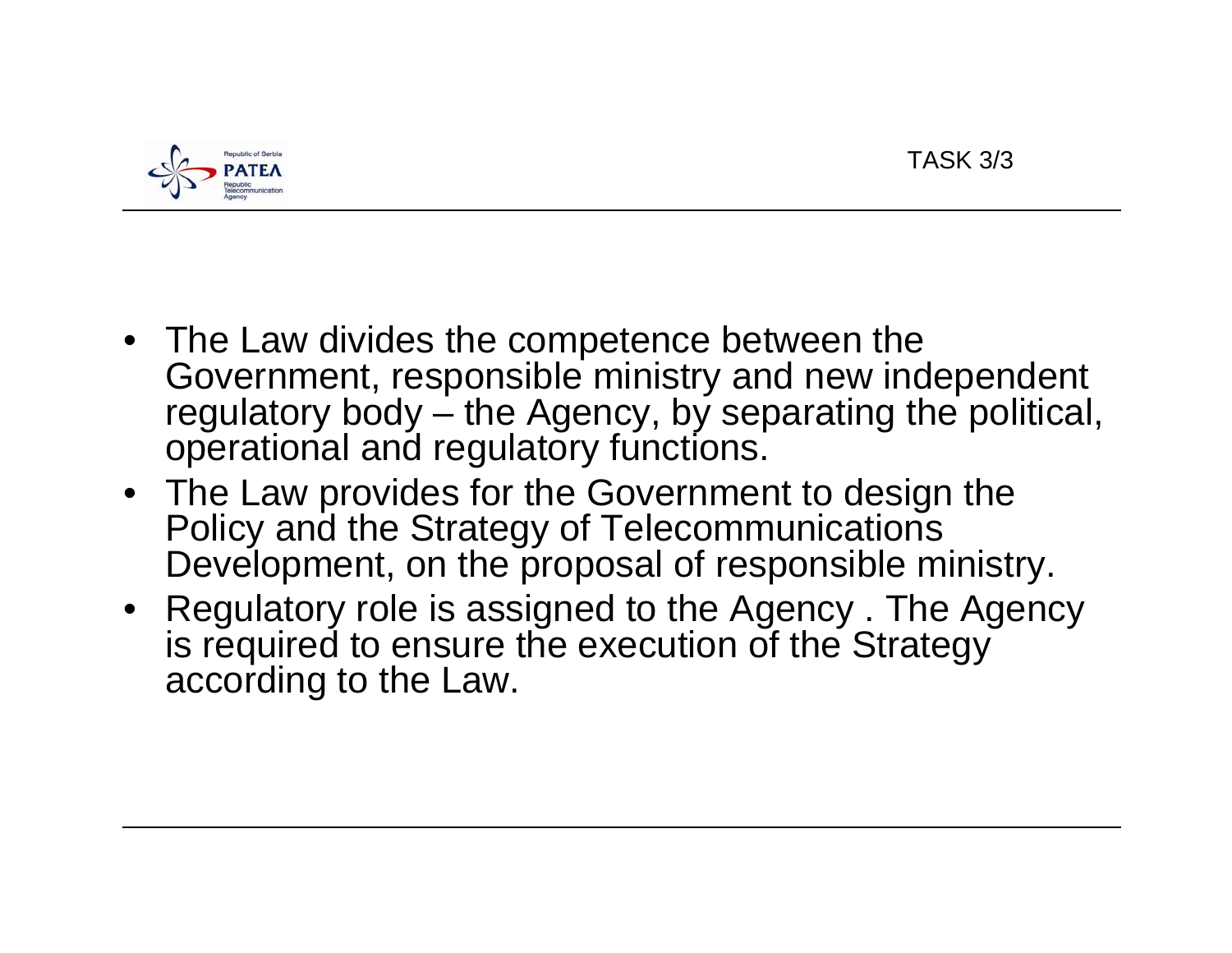

Regulatory function of this body actually ensures that the openness of market does not grow into absence of rules of conduct of its participants.

Competences of the Agency:

- •Issuance of licences and permits,
- •Numbering,
- •Possibility of tariff regulation,
- •Interconnection,
- •Universal service,
- •Control of leased lines.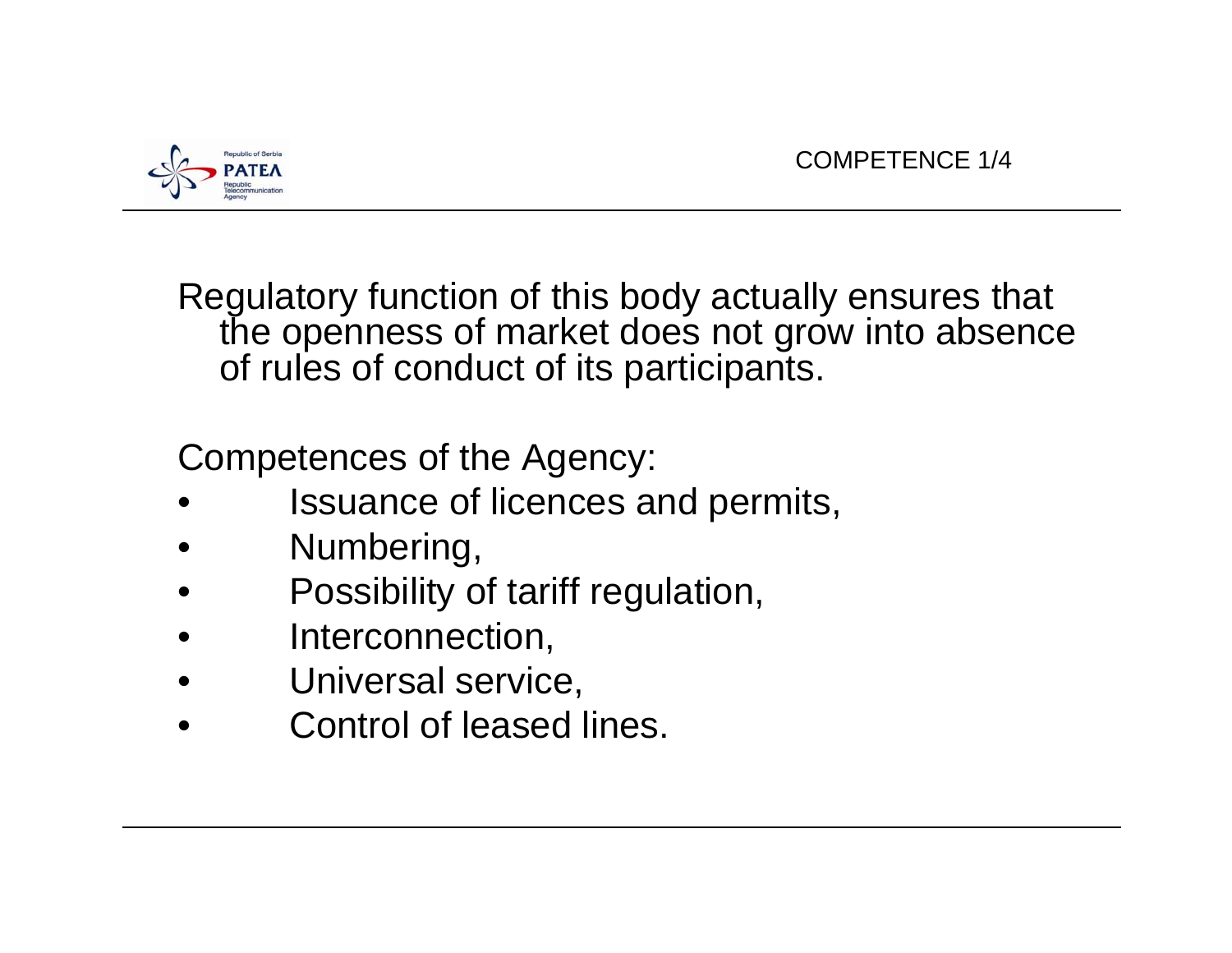

There are four types of permits : licence, authorization, radio-station permit or technical permit.

- Licence is issued for those types of services which are based on scarce resources: frequencies and numbering. They are issued subsequently to a public contest. In addition to annual fee for its usage, a one-off licence fee for granting of licence right is also to be paid (and it represents the income of the Republic budget).
- Authorizations, unlike licences, are issued for those types of services that can be performed by anyone that meets the conditions prescribed for that service.
- Radio-station permits give right for its procurement and usage, and with it, the right to use certain radio frequencies.
- Technical permits include different kinds of attestations and certificates .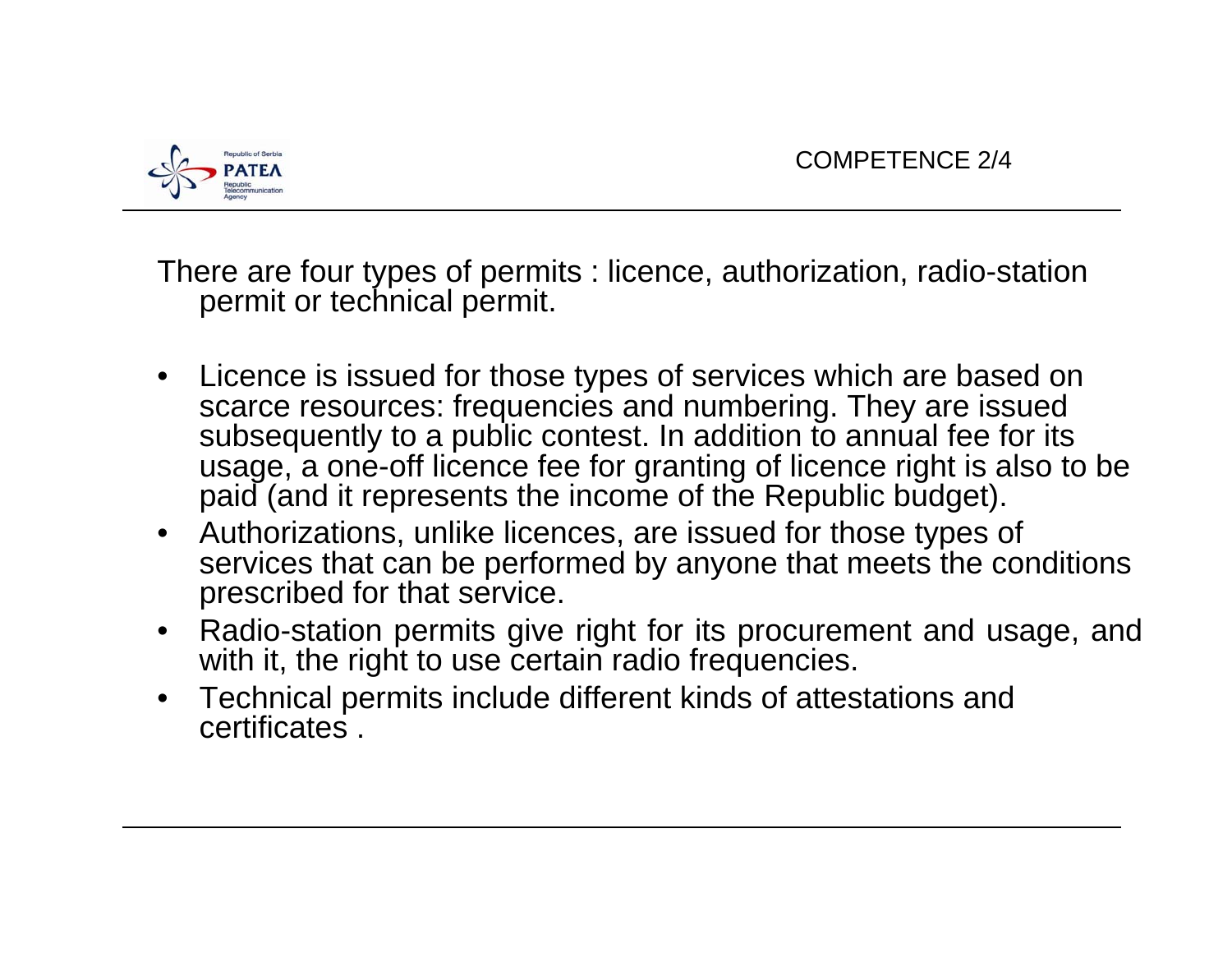

- • The Law entitles the Agency to propose the numbering plan and manage this plan, which implies number assignment to operators on non-discriminatory basis.
- $\bullet$  Special competence of the Agency concerns the operators with dominant market power, and it involves the possibility of tariff regulation for such operator.
- The third issue concerns interconnection, i.e. connection between different operators' networks.
- $\bullet$  The forth competence concerns the issue of universal service and duties regarding its ensuring and financing.
- $\bullet$  The fifth competence concerns the issue of leased lines, which involves the obligation of public operator with significant market power to lease its lines under certain conditions.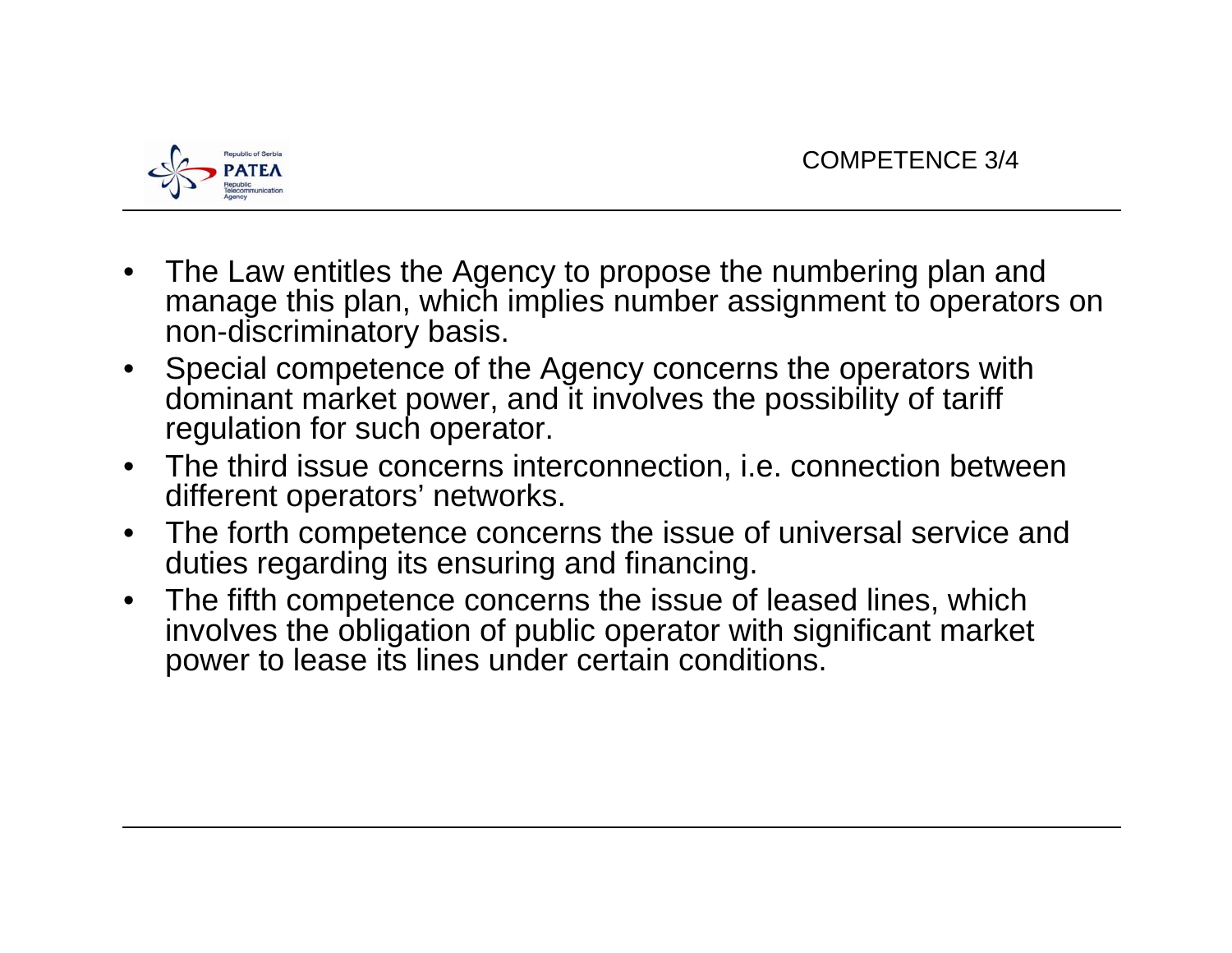

- In the field of radio communications, competence of the Agency concerns, above all, radio-frequency spectrum management, i.e. the assignment and usage of radiofrequencies.
- The question of program contents comes under the authority of the Radio Broadcasting Agency.
- The procedure of the issuance of permits for broadcasting is defined through coordinated work of both agencies, following the model: "two permits - one counter".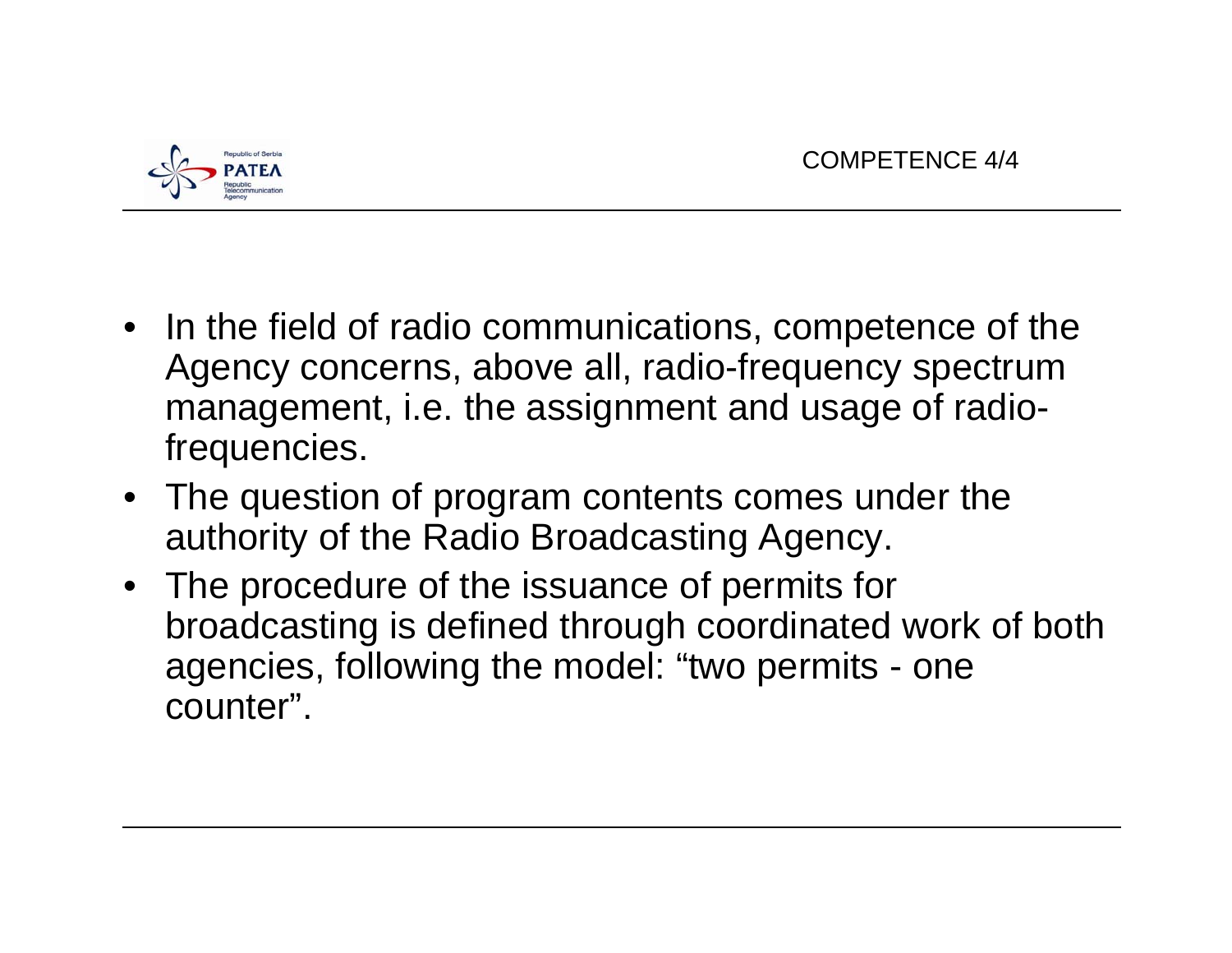

- • The Law on Telecommunications was passed on 24/04/2003. It was published in Official Gazette of Republic of Serbia no.44/2003.
- • In accordance with the Law, on proposal of the Government of Republic of Serbia, the Assembly elected the president and the members of the Managing Board on 23/05/2005. It was published in Official Gazette no.44 on 27/05/2005.
- • The Managing Board held the constitutive session on 15/06/2005 in which the deputy of the MB was elected, the Statute, the Operating Regulations of the MB, and the basis for general provisions on systematisation of activities and tasks and on internal organization were adopted. In the following session the Code of Conduct of the Employees was adopted.
- $\bullet$  The Government of the Republic of Serbia approved the RAT Statute on 14/07/2005, which was published in the Official Gazette of the Republic of Serbia no.78 on 13/09/2005.
- • The Agency was registered at the Commercial Court in Belgrade. On 02/08/2005 the authorization for entry in the court register no. 5-857-00 was issued.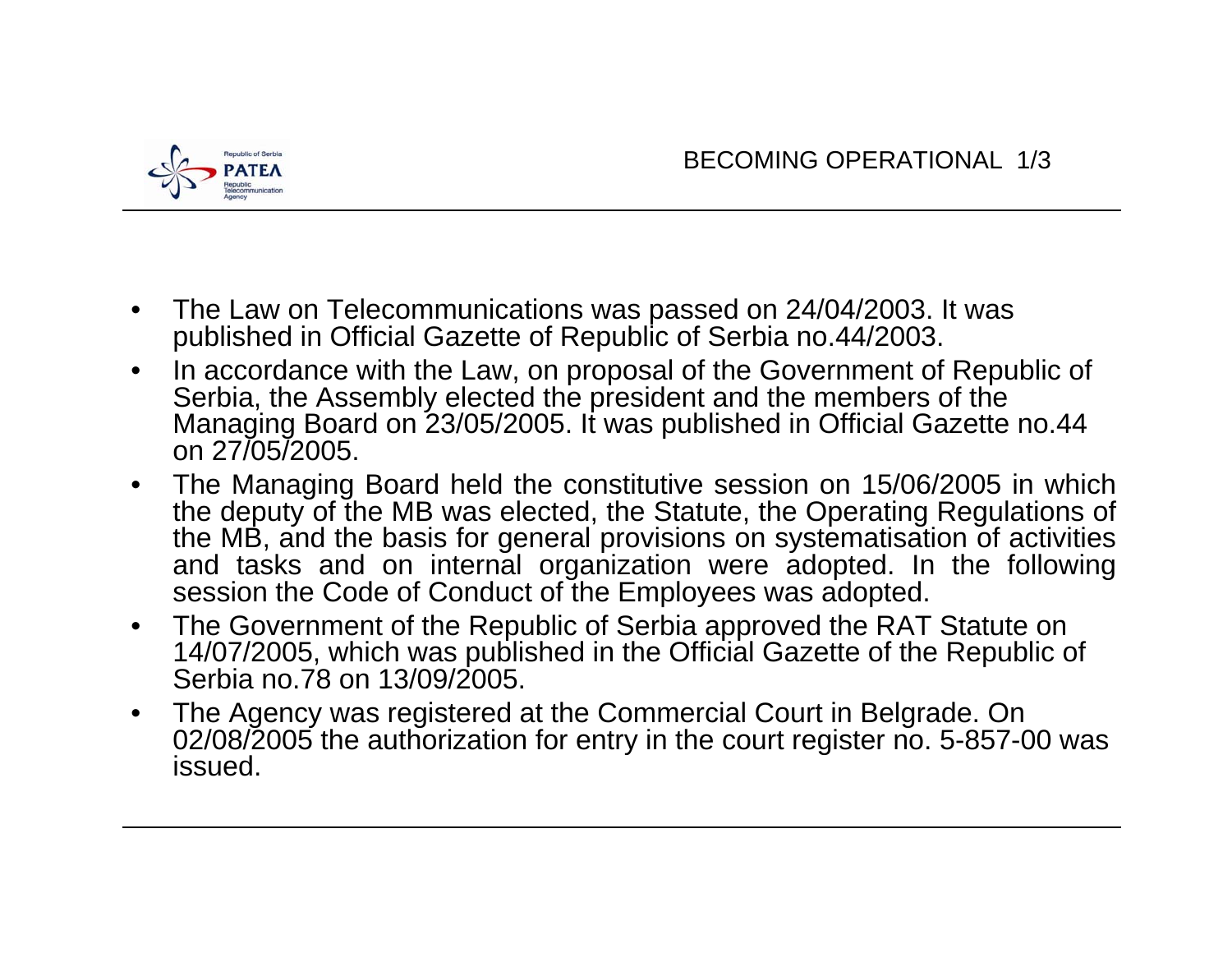

**ORGANIZATIONAL STRUCTURE OF REPUBLIC TELECOMMUNICATION AGENCY** 

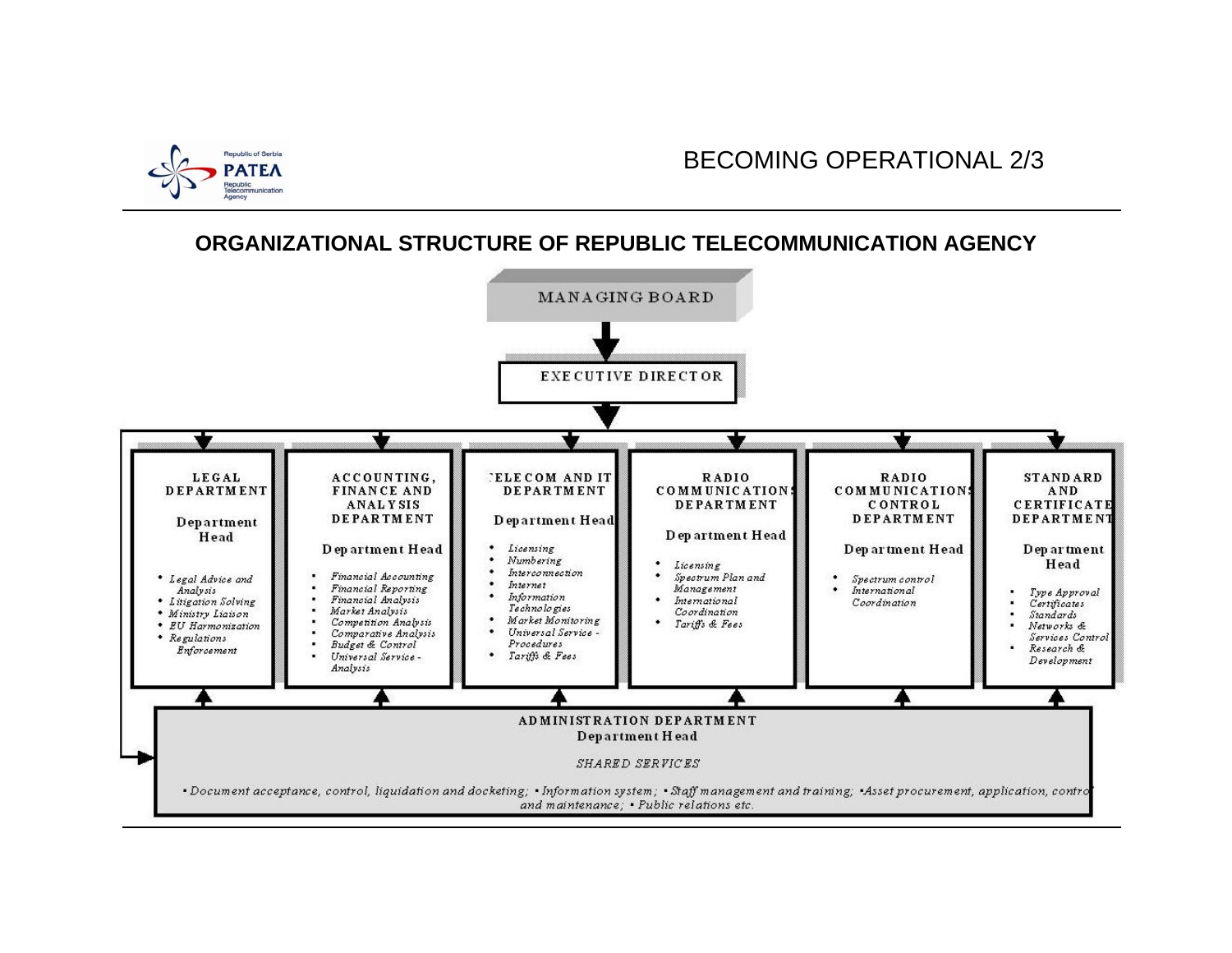

## BECOMING OPERATIONAL 3/3



- •The Agency set up the official website www.ratel.org. yu on 04/08/2005, where the Agency activities will be followed on regular basis.
- •The first press conference was held on 06/08/2005.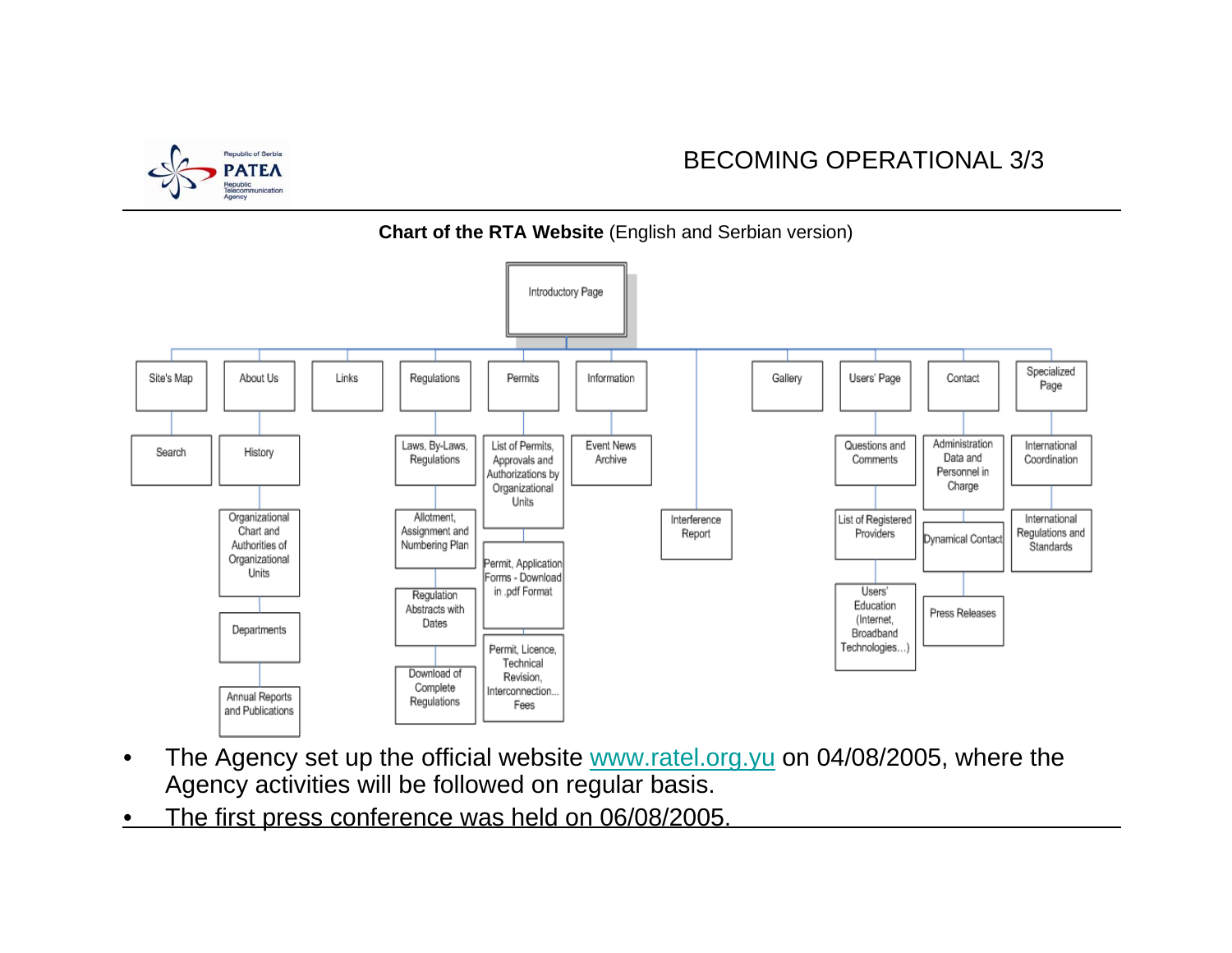

In accordance with Art. 82 of the Law, RTA started cooperating with the Republic Radio Broadcasting Agency (RBA).

- $\bullet$  The Managing Board of RTA, in the session held on …, accepted the suggestion of the Ministry of Capital Investments and RRA to accept, according to Art. 104 of the Law, the Plan prepared by the working group of RBA and the Ministry.
- $\bullet$  After having participated in discussions in the meetings of the RRA Council, the TRA Managing Board approved the Strategy of Radio Broadcasting Development in Serbia until 2013, in its session held on 26/10/2005.
- In accordance with the Law and the Statute, with the aim of achieving impartiality in decision-making, and becoming familiar with actual state, problems and possible solutions, the TRA Managing Board started visiting, and is planning to be constantly in touch and consult with all participants of the telecommunication sector: operators, providers, industry, users and scientific and education institutions.
- So far visits and talks in the following institutions took place: TELEKOM, JP PTT, Internet Providers' Association, CDS Association, IRITEL, IMTEL, PUPIN.